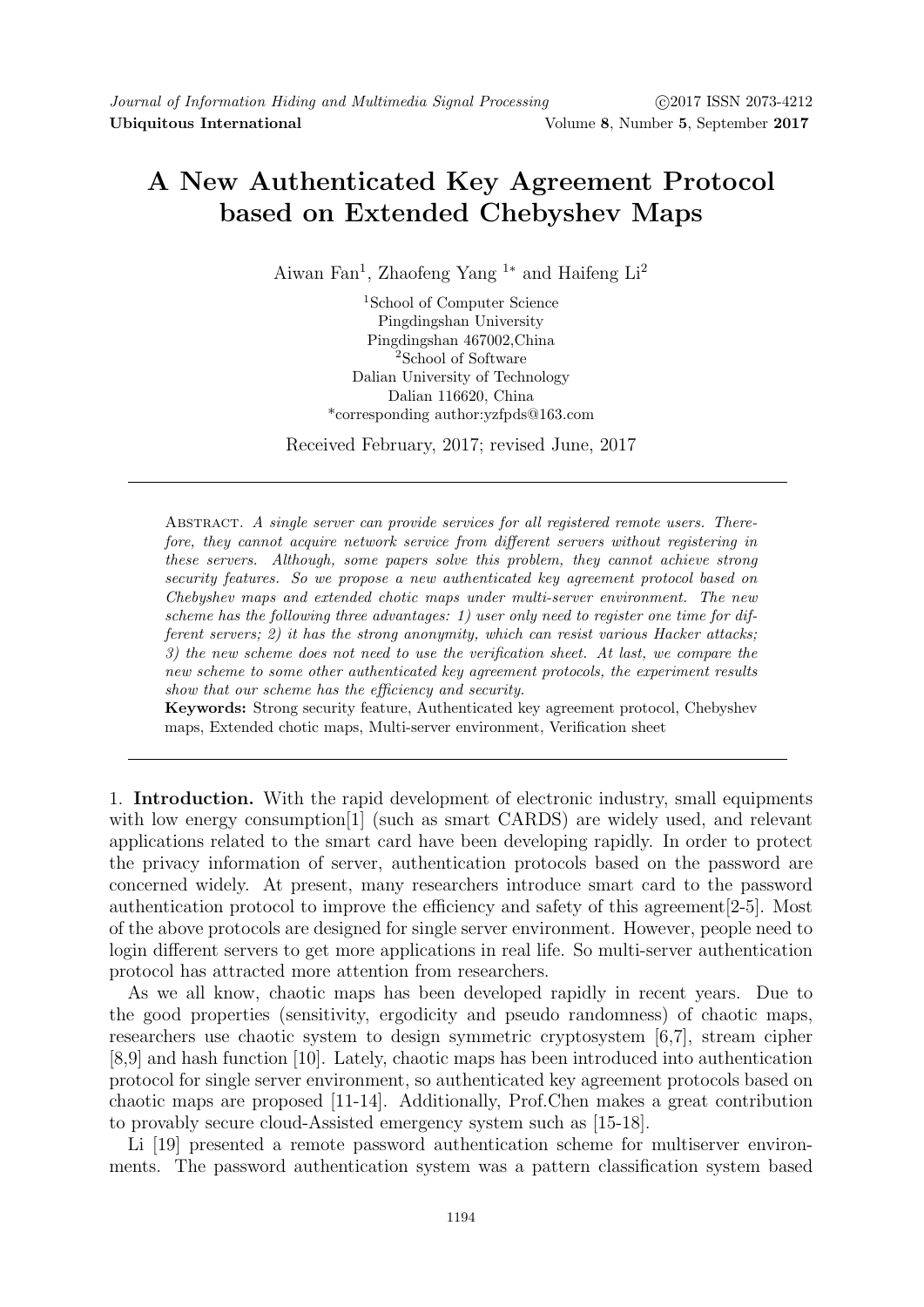on an artificial neural network. In this scheme, the users only remembered user identity and password numbers to log in to various servers. Users could freely choose their password. Furthermore, the system was not required to maintain a verification table and could withstand the replay attack. Wang [20] proposed an improved dynamic ID-based remote user authentication scheme for multi-server environment. Besides, security analysis and performance analysis showed that compared with other remote user authentication schemes, the proposed scheme was more secure and possesses lower computation cost. Ruhul Amin [21] proposed an efficient three-party authenticated key exchange protocol using smart card based on the cryptographic one-way hash function. The formal security analysis proves that proposed protocol provides strong security protection on the relevant security attacks including the above-mentioned security weaknesses. Chuang [22] proposed an anonymous multi-server authenticating key agreement scheme based on trust computing using smart cards, password, and biometrics. The scheme not only supported multi-server environments but also achieved many security requirements. In addition, the scheme was a lightweight authentication scheme which only used the nonce and a hash function. Memon [23] described a new authentication method based on a cryptographic protocol including a zero-knowledge proof that each node must use to convince another node on the possession of certain secret without revealing anything about it, which allowed encrypted communication during authentication. The proposed protocol featured with the following characteristics: Firstly, it offered anonymous authentication: a message issuer can authenticate itself. Secondly, it provided confidential: the secrecy of the communication content could be protected. The address configuration scheme must lower the cost in order to enhance the scalability. Thirdly, it was efficient: it achieved low storage requirements, fast message verification and cost-effective identity tracking in case of a dispute. Lee [24] proposed an improved multiserver authentication protocol with key agreement based on extended chaotic maps. But this protocol does not have strong anonymous characteristics. In the multi-server environment, strong anonymity of agreement indicates that when legitimate users access to a server resource, the other legitimate users and other internal servers also cannot get related identity information of communicating parties.

So we propose a new authenticated key agreement protocol based on Chebyshev maps and extended chotic maps under multi-server environment. the results show that our scheme has the efficiency and security. The followings are the structures of this paper. In section2, we introduce Chebyshev chaotic mapping. Section3 detailed introduces the new scheme. We give the security analysis and performance analysis in section4 and section5. There is a conclusion in section6.

2. Chebyshev chaotic mapping. In this section, we define three concepts to illustrate Chebyshev chaotic mapping.

1. **Definition 1.** In Chebyshev polynomials  $T_n(x)$ ,  $x \in [-1,1]$  is variable, *n* is the order of polynomials.  $T_n(x): [-1,1] \rightarrow [-1,1]$  is defined as:

$$
T_n(x) = \cos(n \arccos(x)).\tag{1}
$$

So  $T_n(x)$  can be written as:

$$
T_n(x) = 2xT_{n-1}(x) - T_{n-2}(x), n \ge 2.
$$
\n(2)

Where  $T_0(x) = 1$ ,  $T_1(x) = x$ .  $T_n(x)$  has Chaos and semigroup characteristics.

• Chaos characteristics. When  $n > 1$ ,  $T_n(x)$  is Chaos maps and its measure is  $f^*(x) = \frac{1}{\pi \sqrt{1 - x^2}}.$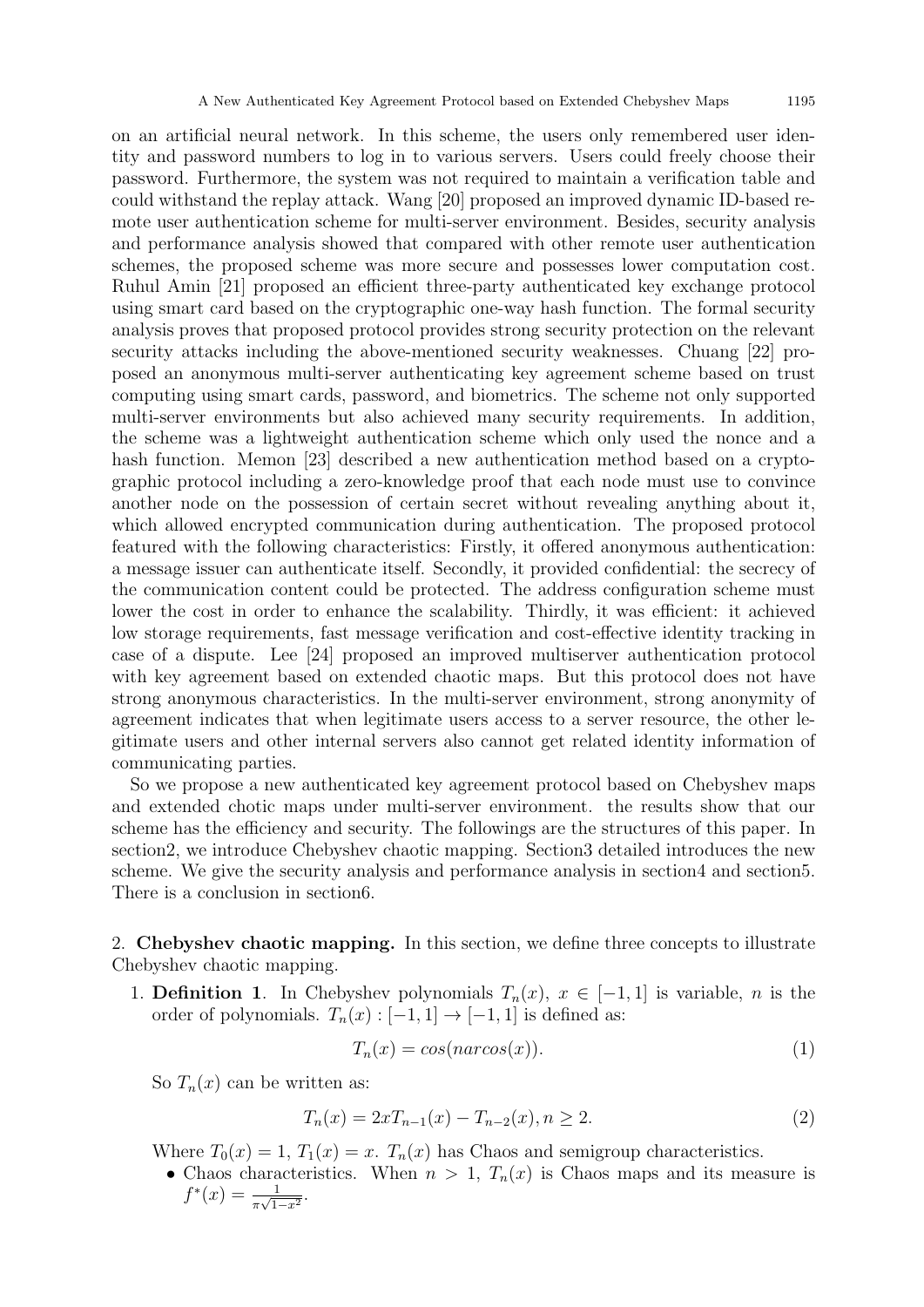• Semigroup characteristics.

$$
T_r(T_s(x)) = \cos(r\cos^{-1}(s\cos^{-1}(x))) = T_{sr}(x) = T_s(T_r(x)).
$$
\n(3)

Chebyshev polynomial semigroup features can be extended and is proved that it still has the semigroup features in  $(-\infty, +\infty)$ .

$$
T_n(x) \equiv 2xT_{n-1}(x) - T_{n-2}(x)modP.
$$
\n
$$
(4)
$$

Where  $x \in (-\infty, +\infty), n \ge 2$ . Obviously,

$$
T_r(T_s(x)) \equiv T_{sr}(x) \equiv T_s(T_r(x)) \mod P. \tag{5}
$$

The extended Chebyshev polynomials has two polynomial time problems.

- 2. **Definition 2.** Discrete logarithm problem (DLP). Given two elements y and  $x \in$  $(-\infty, +\infty)$  and a prime number P. Find an integer s, make  $T_s(x) \equiv y \mod P$ .
- 3. Definition 3. (Computational Diffie-Hellman problem, CDHP)[21,22]. Given three elements x,  $T_r(x) \mod P$  and  $T_s(x) \mod P$ , compute  $T_{rs}(x) \mod P$ .

3. New authenticated key agreement protocol. There are three main members in this protocol: legal users  $U_i$ , servers  $S = S_1, \dots, S_n$  and registration center (RC). In the initial stage, RC first selects a random number  $x$  and a number  $sr$  as master key. Then it calculates  $\omega_i = h(sr||S_i)$  and sends  $\omega_i$  to server  $S_i$  through secure channel. Protocol includes two stages: register stage and login, key agreement stage.

- 1. Register stage.  $U_i$  needs to register as a valid user which can acquire the service from server  $S = S_1, \dots, S_n$ . The detailed register processes are as follows (flow chart is as figure1).
	- Firstly,  $U_i$  selects his own identify  $ID_i$ , password  $pw_i$  and a random number  $N_i$ , then it sends the message  $(ID_i, pw_i \oplus N_i)$  to RC.
	- RC calculates  $v_{ij} = h(ID_i || P_{ij} || \omega_j$  and  $u_{ij} = v_{ij} \oplus pw_i \oplus N_i$ . Where  $P_{ij}$  is period of validity of the server j. Then it keeps the  $(ID_i, u_{ij}, P_{ij}, x, T_{\omega_j}(x), h(\cdot), P)$  into the smart card of  $U_i$ . The smart card will be sent to  $U_i$ .
	- After receiving smart card, it computes  $u'_{ij} = u_{ij} \oplus N_i$  and replaces  $u'_{ij}$  by using  $u_{ij}$ .
- 2. Login, key agreement stage. In this stage, user  $U_i$  has to login server  $S_i$  to start secure communication. This stage's flow chart is as figure2. The detailed processes are as follows:
	- $U_i$  inserts his own smart card into card reader and inputs password  $pw'_i$ .
	- Smart card first computes  $v'_{ij} = u_{ij} \oplus pw'_{i}$  and then selects a random number r to calculate,

$$
C_1 = T_r(x) \text{mod} P. \tag{6}
$$

$$
C_2 = T_r(T_{\omega_j}(x)) \text{mod} P. \tag{7}
$$

$$
C_3 = E_{C_2}(ID_i||P_{ij}||v'_{ij}).
$$
\n(8)

•  $U_i$  sends message  $M_1 = (x, C_1, C_3)$  to server  $S_j$ .

After receiving message  $M_1$ , server  $S_j$  dose the following operation,

- $S_j$  computes  $C'_2 = T_{\omega_j}(C_1) mod P$ .
- It uses  $C'_2$  to decrypt  $C_3$  and gets  $ID_i||P_{ij}||v'_{ij}$ . It checks the validity of  $P_{ij}$ , if it exceeds the validity,  $S_j$  stops the service for  $U_i$ .
- It calculates  $v_{ij} = h(\overline{ID}_i||P_{ij}||\omega_j)$ . If  $v_{ij}$  is not equal to  $v'_{ij}$ ,  $S_j$  stops the service for  $U_i$ .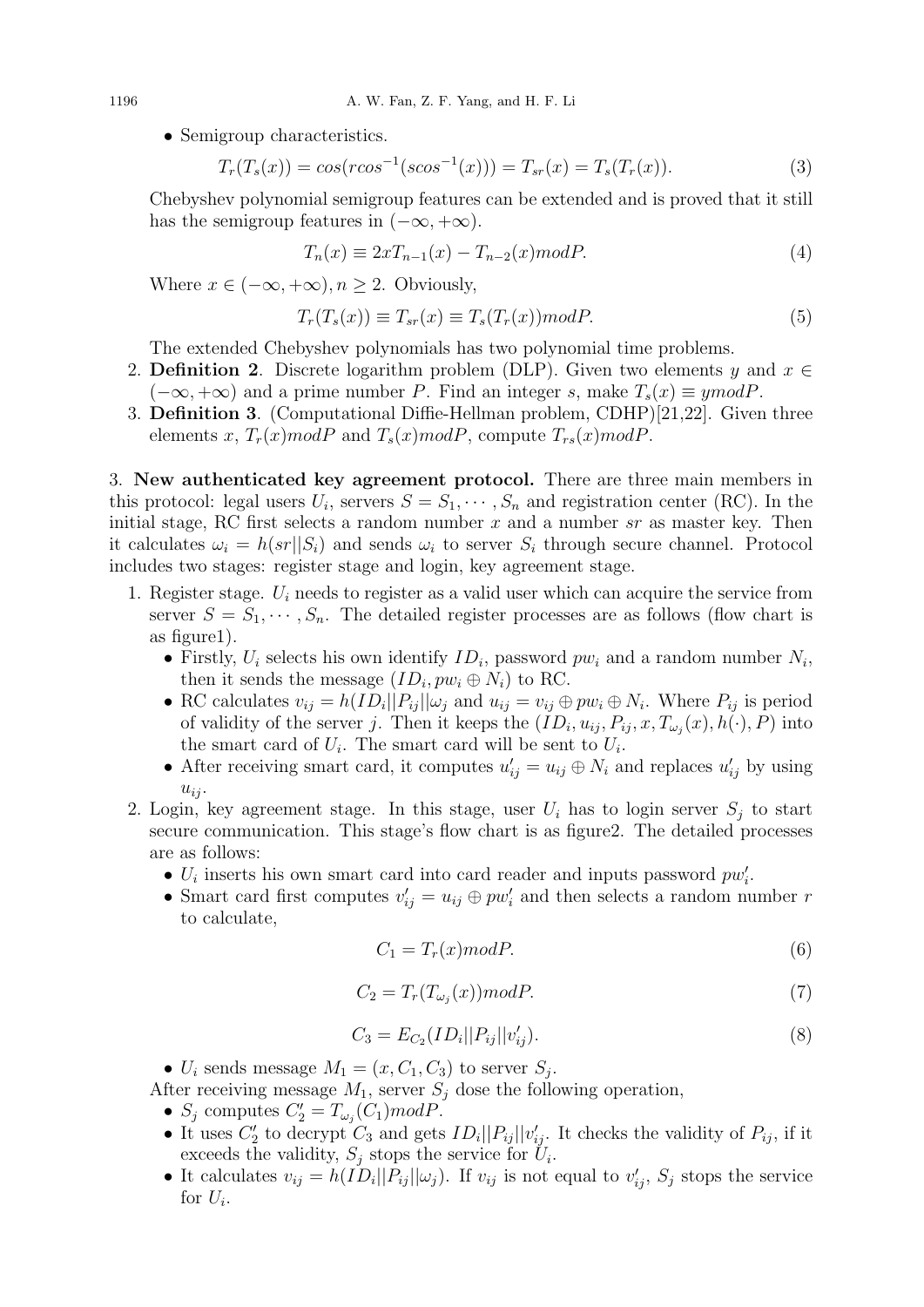



- $S_i$  randomly generates a number s, it computes  $C_4 = T_s(x) \mod P$  and  $SK =$  $T_s(C_1) \text{mod} P$ .
- $S_j$  computes  $C_5 = E_{C_2'}(ID_i||S_j||C_4)$ .
- $S_j$  sends message  $M_2 = C_5$  to user  $U_i$ .

After receiving the message  $M_2$ , user  $U_i$  does the following operation,

- It uses  $C_2$  to decrypt  $C_5$  and gets  $ID_i||S_j||C_4$ . It checks the validity of  $S_j$  and  $ID_i$ , if it exceeds the validity, this session will exit.
- It calculates  $SK' = T<sub>r</sub>(C<sub>4</sub>)modP$ .
- It calculates  $C_6 = h(C_4||SK')$ .
- $U_i$  sends message  $M_3 = C_6$  to user server  $S_j$ .

After receiving message  $M_3$ , server  $S_i$  does the following operation,

- It computes  $C_7 = h(C_4||SK)$ .
- If  $C_7 \neq C_6$ , then it exists this session.

According to semigroup feature,  $SK = SK'$  is right.  $U_i$  and  $S_j$  generates a same session key which can protect the later communication.

4. Formal security proof. In this section, formal security proof of our new scheme can be demonstrated through six attack aspects.

- 1. New protocol can resist privileged users' attack. In the contemporary world, users would use the resources from different servers. So users may use same passwords to access different servers. The password may be leaked to the privileged users in one server. In the new protocol,  $U_i$  can send message  $(pw_i \oplus N_i)$  to RC in register stage (namely, it uses random number  $N_i$  to hide  $pw_i$ ). For each privileged user,  $(pw_i \oplus N_i)$ only is a random number, so other users cannot acquire the related information of password  $pw_i$ ). Therefore, privileged users cannot attack the new protocol effectively.
- 2. New protocol has strong anonymity. This indicates that knowing session key attack can be defended with our new protocol. In the multi-server environment, it requires that other servers cannot get the identify in one session.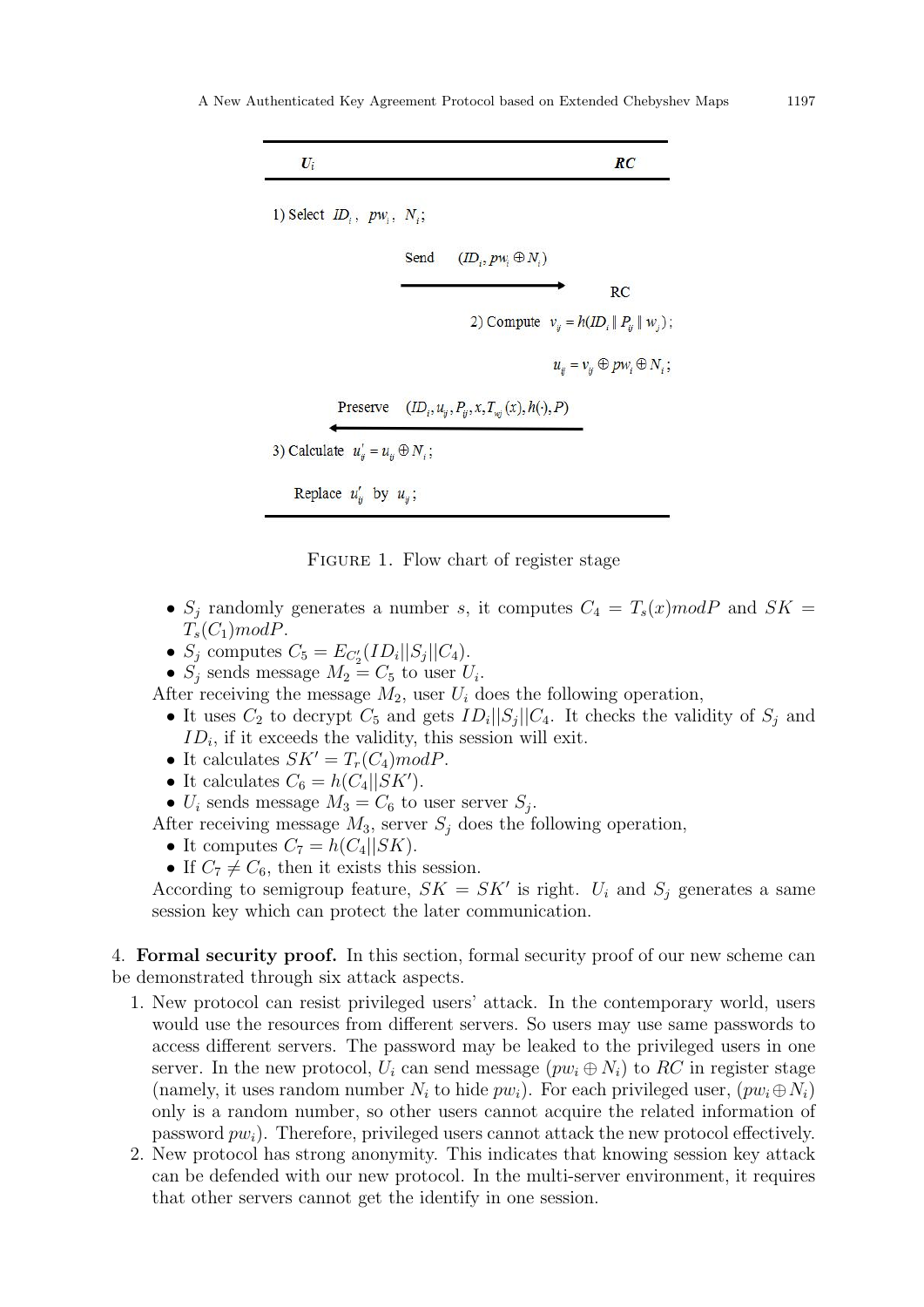

FIGURE 2. Flow chart of login, key agreement stage

Attacker controls the communication channel between user and server and tries to find the identify of user or server. In this new protocol, user sends message  $M_1 = (x, C_1, C_3)$  and  $M_3 = (C_6)$  to server. In  $M_1 = (x, C_1, C_3)$ , the user's identify information hides in  $C_3 = E_{C_2}(ID_i||P_{ij}||v'_{ij})$ . If attacker wants to acquire the user's identify information, it must decrypt massage  $C_3$ . Because attacker does not know private key  $\omega_j$ , if it calculates  $C_2$ , the DLP of extended chebyshev polynomial must be solves. In each session, users always select a random number, so in message  $M_1$ , second item and third item of chebyshev polynomial is changing. Attacker cannot find the connection between user's identify and message  $M_1$ . In the authentication message  $M_3 = (C_6)$ , there is no identify information, so there is no help for attacker cracking the anonymity.

3. New protocol can resist replay attack. If attacker eavesdrops the communication between user  $U_i$  and server  $S_j$ , then it can get the message  $(M_1, M_2, M_3)$  of many sessions. In the later communication, attacker replays message  $(M_1)$ . In that the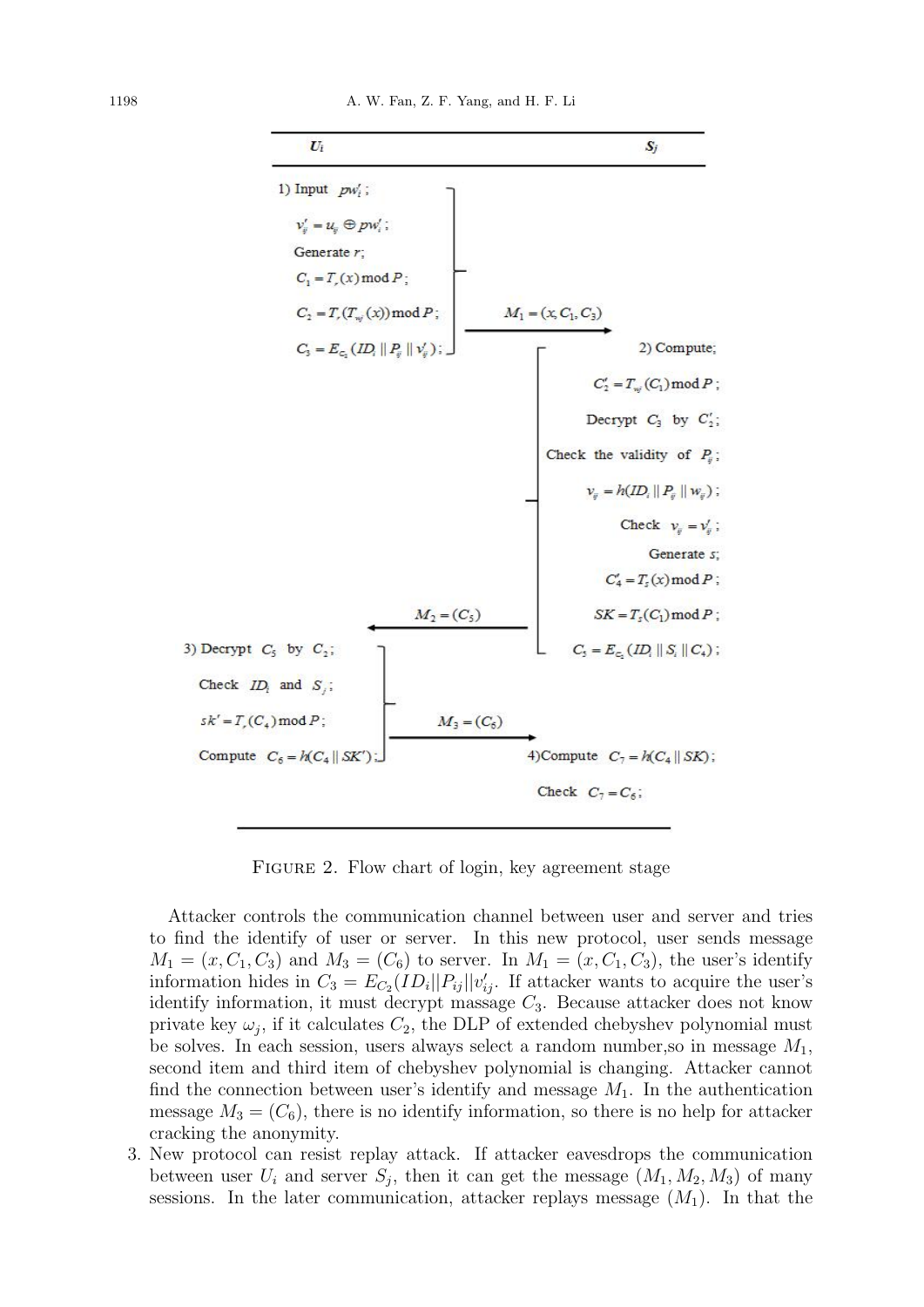temporary private key is different in every session, when attacker receives message  $(M_2)$ , so it cannot generate correct validation message  $(M_3)$ . Finally, the server gives up this session. If attacker replays this message  $(M_2)$ , due to new random number used in this session, it cannot be through the user's authentication and user will give up this session. Similarly, attacker replays this message  $(M_3)$ , it cannot be through the server's authentication.

- 4. New protocol has two-way authentication feature. Public key system based on the extended chebyshev polynomial is introduced into authentication protocol. Based on the principle of digital envelope, we use the public symmetric key generated by public key system and send the encrypted message to the opposite side. After receiving ciphertext, receiver uses the public key to decrypt ciphertext and verifies the the opposite side's identify by using decrypted plaintext. Therefore, ciphertext not only has security, but has authentication. Because attacker cannot acquire the private key of both communication sides, it cannot get the correct symmetric key. So it cannot generate correct encryption message to complete the verification.
- 5. New protocol can resist impersonation attack. Namely, it also can resist passwordguessing attack. Password-guessing attack is divided into online and offline guessing. Online guessing is active attack. In a real environment, it usually limits the login number to prevent on;line password guessing attack. Offline guessing is passive attack, if attacker gets the secret message of smart card through energy analysis or side-channel attack, it can combine offline guessing to attack authentication protocol, which will lead to greatly harm.

In the new scheme, assuming that attacker gets smart card information  $(u_{ij}, P_{ij}, x, T_{\omega_j}(x))$  of valid user  $U_i$  and monitors the message  $(M_1 = (x, C_1, C_3)).$ Attacker launches an offline guessing attack by using the following ways.

- Attacker guesses that the password of  $U_i$  is  $pw'$ .
- Compute  $v_{ij} = u_{ij} \oplus pw'_i$ .
- Compare the  $v_{ij}$  to  $v'_{ij}$  in  $C_3$ . If they are the same, the guessing is correct. Otherwise, repeat step1.

However, attacker does not know the temporary private key and

 $\omega_j$  in  $T_{\omega_j}(x)$ . If it computes  $C_2$ , the CDHP of extended chebyshev polynomial must be solved. So attacker cannot verify the guessing password. Similarly, although attacker monitors the message  $M_2 = C_5$ , it cannot verify the guessing password too.

6. New protocol can resist compromise impersonation attack. In that our new scheme has forward security characteristic, which indicates that both communication sides leak private key long time. But the security of previous session key is not affected. In new protocol, supposing that attacker gets password  $pw_i$  and  $\omega_j$ , then attacker can obtain  $T_r(x) \text{mod} P$  and  $T_s(x) \text{mod} P$ . But it calculates the session key, the  $T_{rs}(x)$  modP must be computed.

5. Performance analysis. In this section, we make comparison to other schemes (Reference[27], Reference[28], Reference[29], CDC[24]) to illustrate the performance of our method(CMEC). Table1 is the comparison results. a denotes the time of running Chebyshev polynomials; b denotes the time of running symmetric encryption or decryption algorithm; c denotes the time of running one-way hash function.

As we all know, computational complexity relation:  $a \approx 70b \approx 175c$  and

 $b \approx 2.5c$ . Compared to the above three operations, computational complexity of XOR operation is low, so it can be ignored. Supposing that the output of random number and hash function is 128bit, public-key encryption output based on chaotic mapping is 128bit too. In table1, MSECC only uses one-way hash function to realize authentication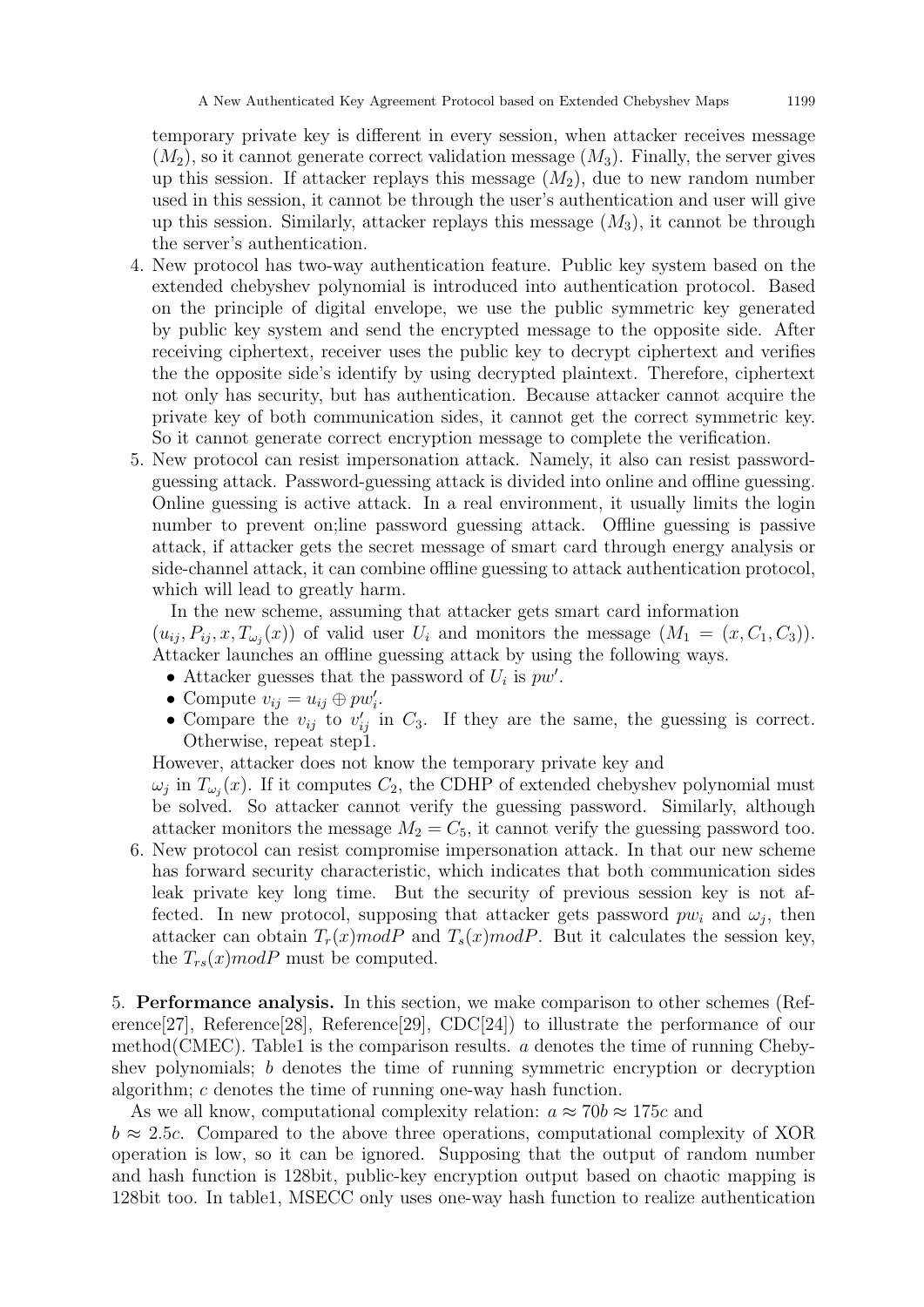| Scheme           |        |            | Register stage Authentication stage Total computation complexity |
|------------------|--------|------------|------------------------------------------------------------------|
| Reference[23]    | 3c     | 8c         | 11c                                                              |
| Reference[24]    | $4c+a$ | $6c+4a+3b$ | $\approx 28c$                                                    |
| Reference[25]    | $4c+a$ | $6c+4a+3b$ | $\approx 28c$                                                    |
| CDC <sup>1</sup> | 3c     | $11c + 6a$ | $\approx 1064c$                                                  |
| <b>CMEC</b>      | 2c     | $3c+4b+6a$ | $\approx 1064c$                                                  |

TABLE 1. Security comparison with different schemes

protocol, so the computational complexity is very low. Compared to other protocols, MSECC needs RC to participate in authentication stage, which adds the burden of RC and reduces the flexibility of protocol. In addition, MSECC cannot resist internal privileged user attack, replay attack and offline password guessing attack without strong anonymity. ABM and LLW do not use public key cryptography scheme based on chaotic mapping, so they has lower computational complexity than new protocol. But they cannot resist internal privileged user attack, replay attack and offline password guessing attack without strong anonymity and forward security characteristic. CDC has the same computational complexity with new scheme and they also can resist various attacks. However, CDC has not strong anonymity. New scheme realizes the authentication with less time. Therefore, our scheme has security and high-efficiency.

We also make security comparison to Reference[23], Reference[23], Reference[25], CDC[20] with our new scheme. Supposing that  $G_T$  is bilinear target group. Table2 is the computation complexity with different schemes. Where symbols  $p, e_T, e$  and h denote bilinear pairings operation, exponential operation in  $G_T$ , exponential operation in G and Hash operation. Their coefficients are operation numbers. From the table, we can know that our new scheme needs the least operation time. In addition, it has the optimal encryption results.

TABLE 2. Computation complexity with different schemes

| Stage       | Reference[23]       | Reference[23]       | Reference <sub>[25]</sub> | <b>CDC</b> | New scheme    |
|-------------|---------------------|---------------------|---------------------------|------------|---------------|
| Encryption  | $p + e_T + 3e + 2h$ | $2p + e_T + 2e + h$ | $2e+2h$                   | $3e+e_T$   | 2e            |
| Deryption   | $2p+2e_T+h$         | $3p+3e+h$           | $3e+p+2h$                 | $2p+e$     | $3\mathrm{e}$ |
| ReEnryption | 3 G                 | $ G_T  +  G $       | $ 2Z_a^* $                | $ 2Z_a^* $ | $ Z_q^* $     |
| ReDeryption | $3p + e_T + e + 2h$ | $2p+e_T+e+h$        | $3e+e_T+T$                | $4e+3p$    | 4e            |

6. Conclusions. Chaotic mapping with its high efficiency has attracted widely attention by the researchers. So we propose a new authenticated key agreement protocol based on Chebyshev maps and extended chotic maps. New protocol uses the public key cryptosystem based on chaotic maps to generate shared symmetric key and sends uses the encrypted message to the other parties. After receiving information, receiver adopts the semigroup of chaotic mapping feature to calculate the session key. At last, security analysis shows that the new protocol can resist various attacks. Performance analysis shows that the new protocol does not increase the computational complexity and strong anonymity is realized. As a result, the new agreement has both security and efficiency.

Acknowledgment. This work is supported by Science & Technology Planning Project of Henan Province under Grant No. 152102210193.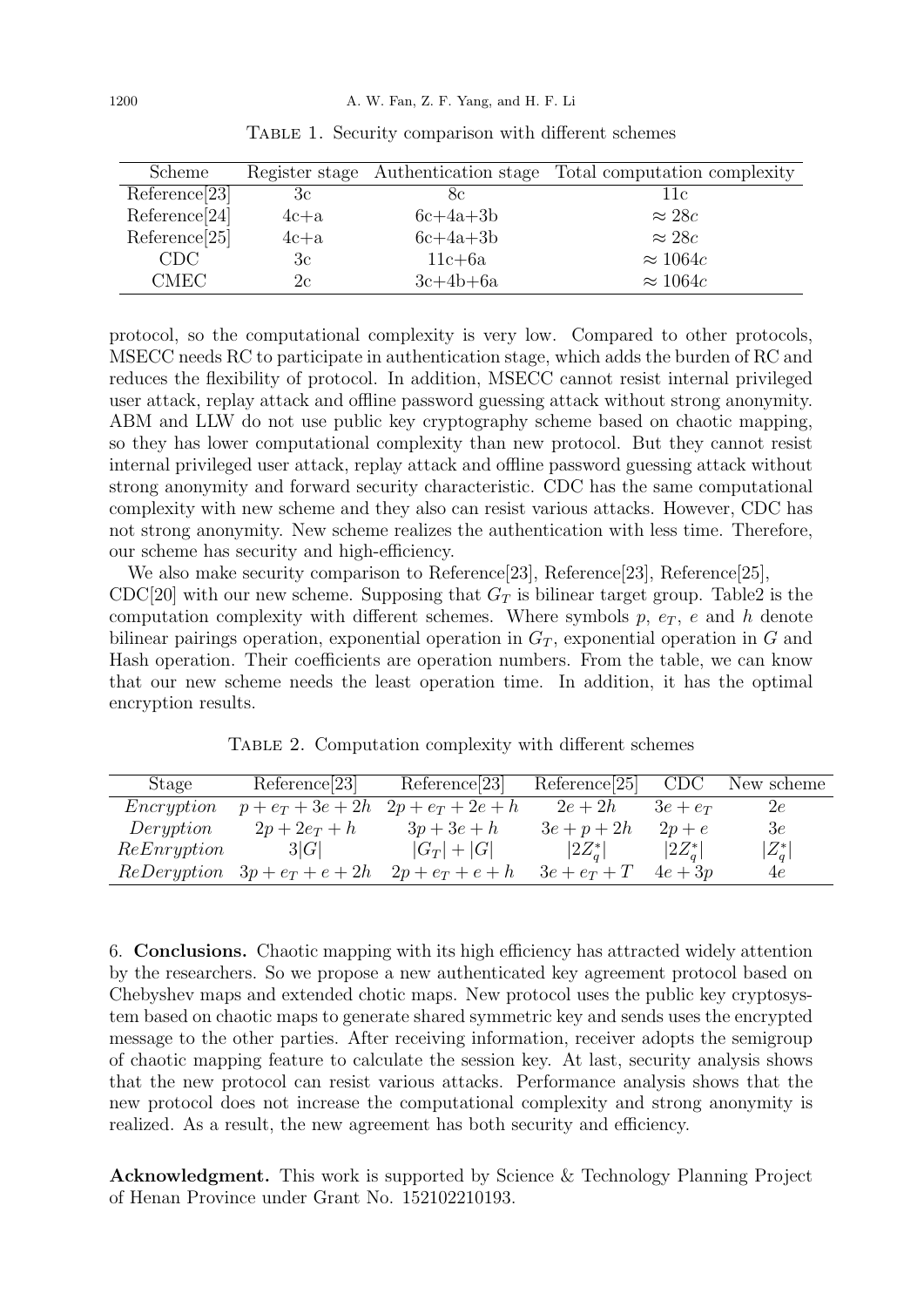## **REFERENCES**

- [1] D. Kolokotsa , M. Santamouris Review of the indoor environmental quality and energy consumption studies for low income households in Europe, Journal of Science of the Total Environment, vol. 536, pp. 316-330, 2015.
- [2] J. Moon, Y. Choi, J. Kim, et al., An Improvement of Robust and Efficient Biometrics Based Password Authentication Scheme for Telecare Medicine Information Systems Using Extended Chaotic Maps, Journal of Journal of Medical Systems, vol. 40, no. 3, pp. 70, 2016.
- [3] Jiang Q, Ma J, Lu X, et al. Robust Chaotic Map-based Authentication and Key Agreement Scheme with Strong Anonymity for Telecare Medicine Information Systems, Journal of Journal of Medical Systems, vol. 38, no. 38, pp. 12, 2014.
- [4] C. T. Li , C. C. Lee , C. C. Wang , et al., Design Flaws in a Secure Medical Data Exchange Protocol Based on Cloud Environments, Algorithms and Architectures for Parallel Processing. Springer International Publishing, 2015.
- [5] H. Y.Lin, Chaotic Map Based Mobile Dynamic ID Authenticated Key Agreement Scheme, Journal of Wireless Personal Communications, vol. 78, no. 2, pp. 1487-1494, 2014.
- [6] Yap W S, Phan C W, Yau W C, et al. Cryptanalysis of a new image alternate encryption algorithm based on chaotic map, Journal of Nonlinear Dynamics, vol. 80, no. 3, pp. 1483-1491, 2015.
- [7] Liu Q, Li P Y, Zhang M C, et al. A novel image encryption algorithm based on chaos maps with Markov properties, Journal of Communications in Nonlinear Science & Numerical Simulation, vol. 20, no. 2), pp. 506-515, 2015.
- [8] M. Almazrooie , A. Samsudin ,M. M. Singh Improving the Diffusion of the Stream Cipher Salsa20 by Employing a Chaotic Logistic Map, Journal of Journal of Information Processing Systems, vol. 11, no. 2, pp. 310 324, 2015.
- [9] M. A. A. Wasi, S. Windarta, Modified SNOW 3G: Stream cipher algorithm using piecewise linear chaotic map American Institute of Physics Conference Series. AIP Publishing LLC,, pp. 47-58, 2016.
- [10] San-Um W, Srichavengsup W. A Robust Hash Function Using Cross-Coupled Chaotic Maps with Absolute-Valued Sinusoidal Nonlinearity, Journal of International Journal of Advanced Computer Science & Applications, 2016, 7, no. 1).
- [11] T. F.Lee, Enhancing the security of password authenticated key agreement protocols based on chaotic maps, Journal of Information Sciences, vol. 290, pp. 63-71, 2015.
- [12] H. F. Zhu , H. Y. Liu , Y. F, Zhang et al., Three-party authentication key agreement protocol based on chaotic maps in the standard model with privacy preserving , Journal of Information Hiding  $\mathcal{C}$ Multimedia Signal Processing, vol.6, no. 6, pp. 1077-1087, 2015.
- [13] Zhu H, Hao X. An Efficient Authenticated Key Agreement Protocol Based on Chaotic Maps with Privacy Protection Using Smart Card, Journal of Nonlinear Dynamics, 2015, 81(1-2).
- [14] M. S. Farash , M. A. Attari, An efficient and provably secure three-party password-based authenticated key exchange protocol based on Chebyshev chaotic maps, Journal of Nonlinear Dynamics, vol. 77, no. 1-2, pp. 1-13, 2014.
- [15] C.M. Chen, C.T. Li, S. Liu, T.Y. Wu, J.S. Pan, "Design of A Provably Secure Cloud-Assisted Emergency System for Mountaineering Events, Journal of IEEE Access, vol. 5, no. 1, pp. 3410-3422, 2017.
- [16] C.M. Chen, W. Fang, K.H. Wang, T.Y. Wu, Comments on An improved secure and efficient password and chaos-based two-party key agreement protocol, Nonlinear Dynamics, vol. 87, no. 3, pp 2073- 2075, 2017.
- [17] Y. Chen, C.M. Chen, J. S. Pan, T.Y. Wu, S. Liu, Security improvement on a three party password based authenticated key exchange scheme using chaotic maps, Journal of Information Hiding and Multimedia Signal Processing, vol. 7, no. 6, pp. 1365-1372, 2016.
- [18] C.M. Chen, L. Xu, T.Y. Wu, C.R. Li, On the Security of a Chaotic Maps-based Three-party Authenticated Key Agreement Protocol, Journal of Network Intelligence, vol .1 , no. 2, 61-66, May 2016.
- [19] L. H.Li. L. C. Lin , M. S. Hwang A remote password authentication scheme for multiserver architecture using neural networks ., Journal of IEEE Transactions on Neural Networks, vol. 12, no. 6, pp. 1498-1504, 2001.
- [20] Z. Z. Wang , J. K. Ding , Z. P. Jin , et al., Improvement of a Dynamic ID-Based Remote User Authentication Scheme for Multi-Server Environment Using Smart Card, Journal of Applied Mechanics & Materials, no. 380-384, pp. 286-289, 2013.